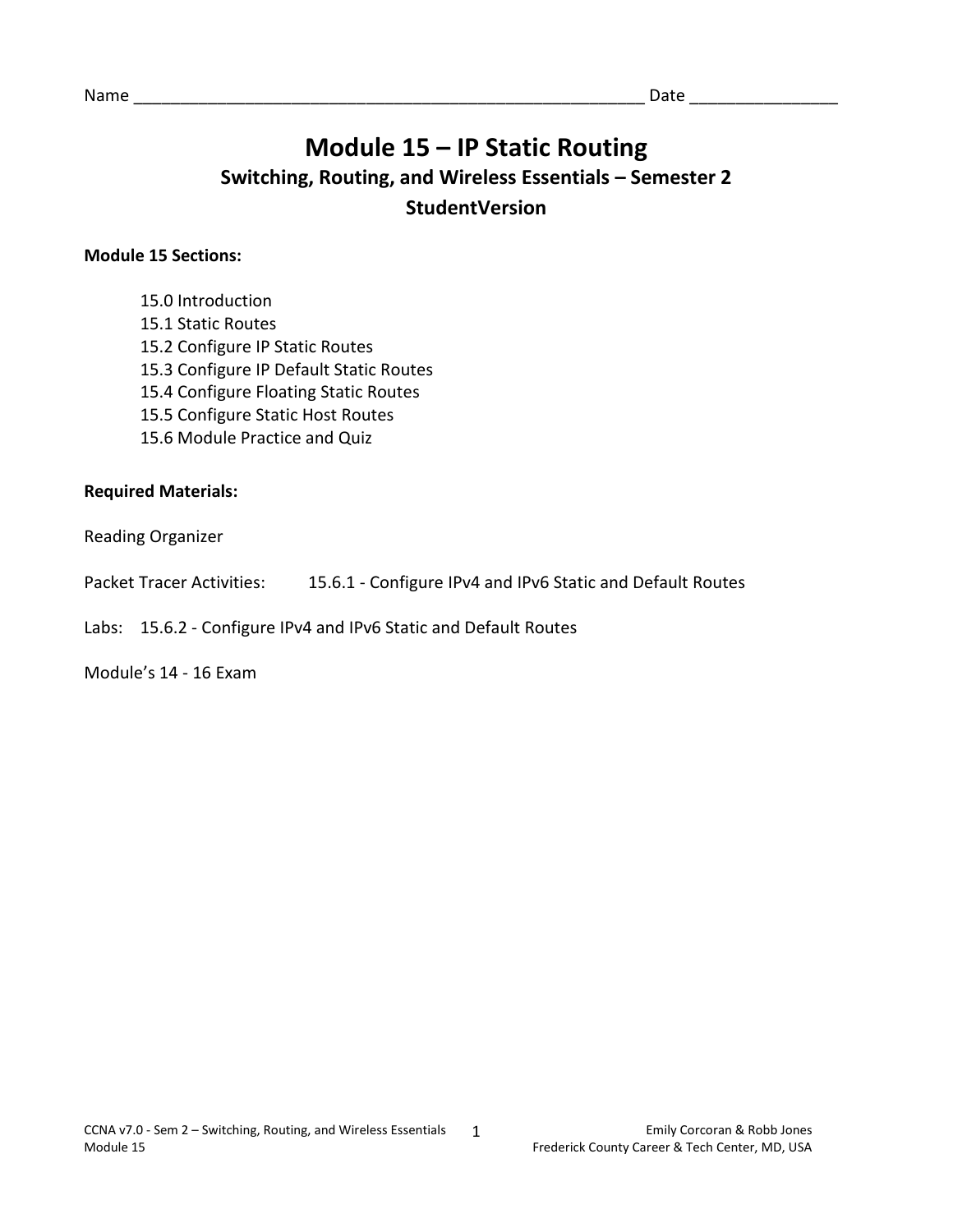Page intentionally left blank.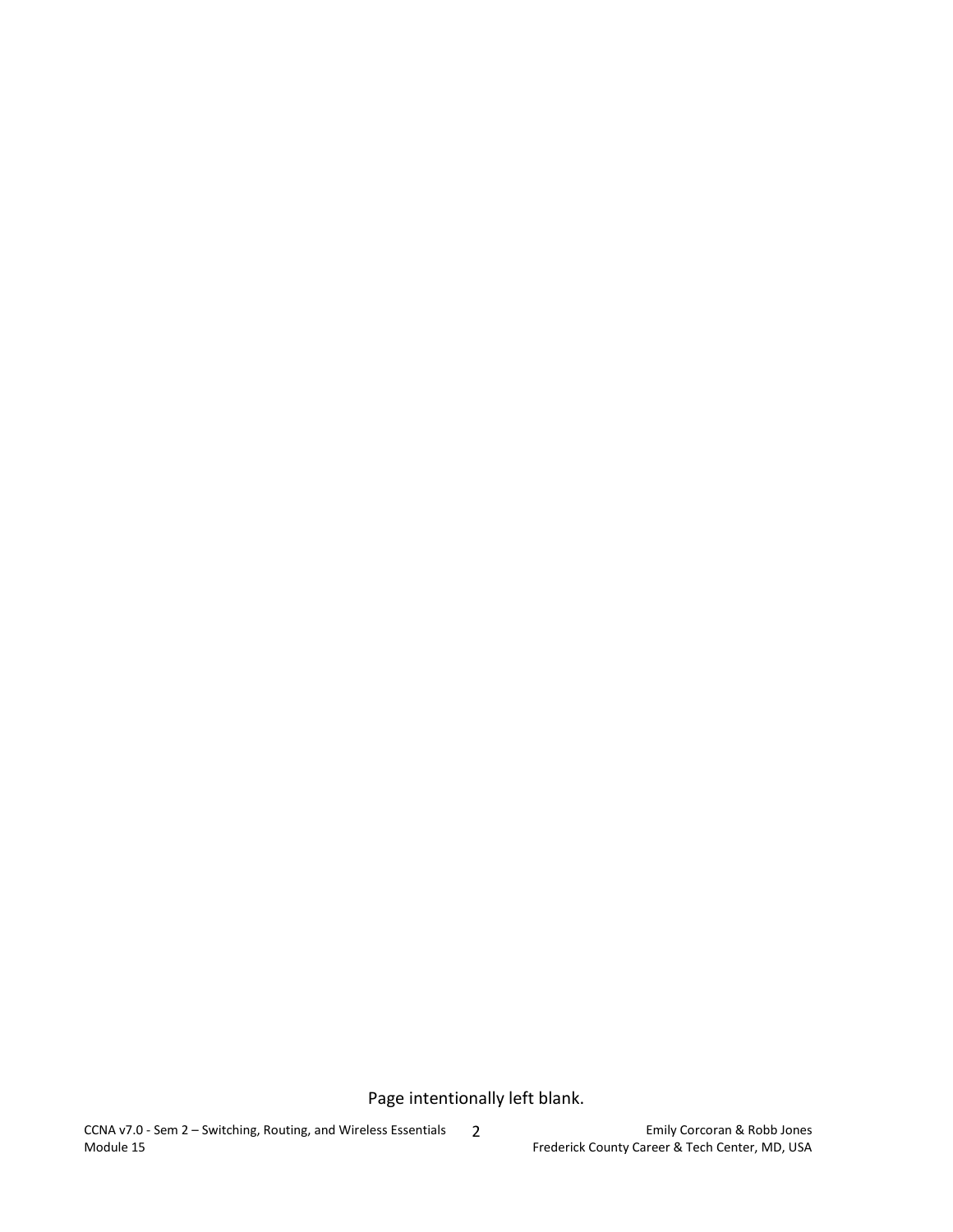| <b>Points</b> |  |
|---------------|--|
|               |  |

# **Module 15 – IP Static Routing Reading Organizer Instructor Version**

**Note**: The Reading Organizer has weighted scoring. Any question with the word **explain**, **define, or describe** in it is expected to have a longer answer and is worth two points each.

## **After completion of this module, you should be able to:**

- Describe the command syntax for static routes.
- Configure IPv4 and IPv6 static routes.
- Configure IPv4 and IPv6 default static routes.
- Configure a floating static route to provide a backup connection.
- Configure IPv4 and IPv6 static host routes that direct traffic to a specific host.

# **15.1 Static Routes**

1. Static routes can be configured for IPv4 and IPv6. List the four types of static routes both protocols support.

a.

b.

c.

d.

2. When configuring a static route, the next hop can be identified three ways. List the three ways the nest hap can be identified.

- a. b.
- c.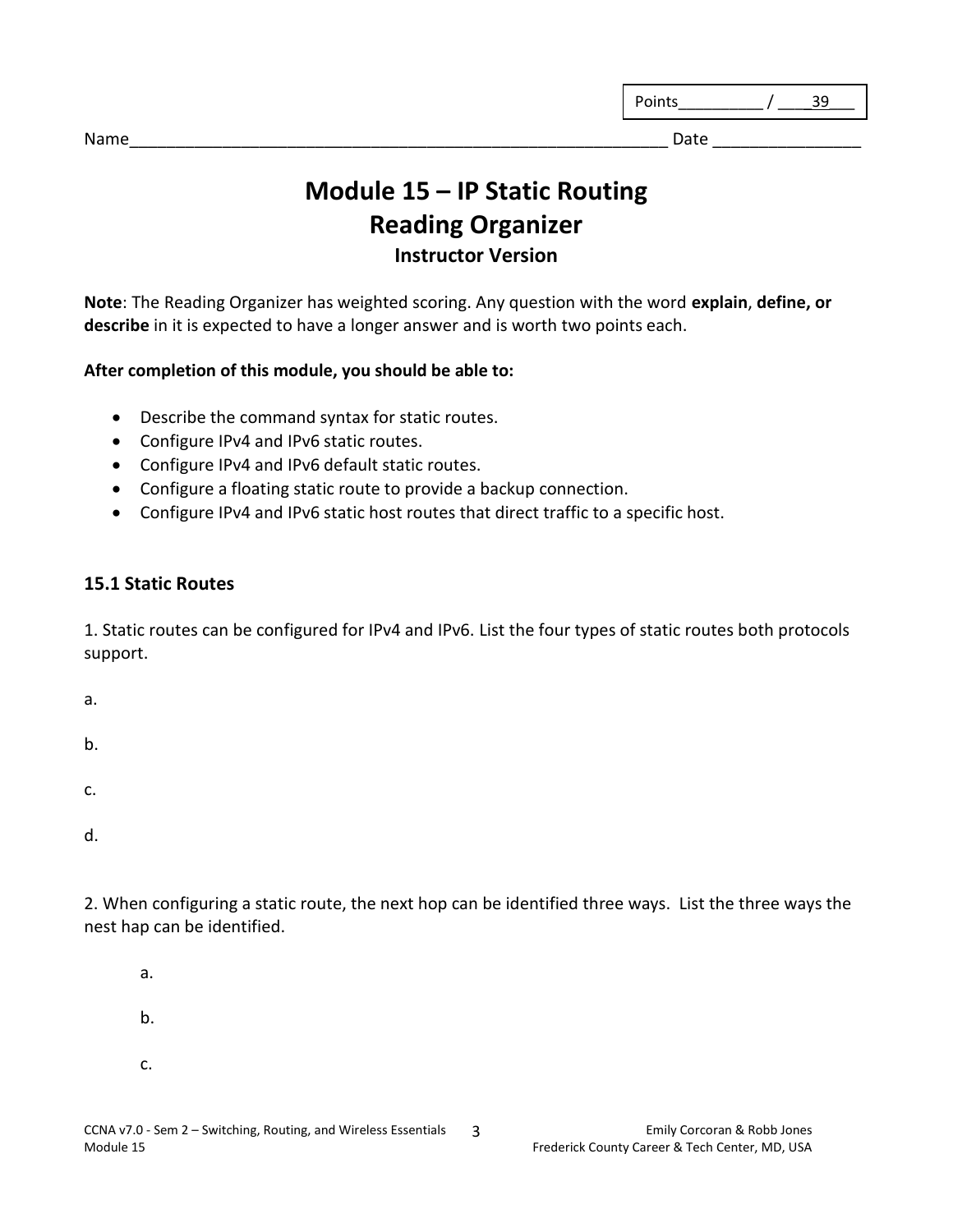3. The **Example 2.1** Section 1 and 5.1 The section of global configuration command must be configured to enable the router to forward IPv6 packets.

## **15.2 Configure IP Static Routes**

4. Using a \_\_\_\_\_\_\_\_\_\_\_\_\_\_\_\_\_\_\_\_\_ address is generally recommended.

5. Directly connected static routes should only be used with point-to-point serial interfaces 6. In a fully specified static route, both the and the and the static route, both the  $IP$ address are specified.

7. Explain the difference between an Ethernet multi-access network and a point-to-point serial network.

8. Explain why a fully specified static route must be used with an IPv6 link-local address.

9. List three commands that can be used to verify static routes. (There are more than 3 listed.)

- a.
- 

b.

c.

10. What is a static route?

## **15.3 Configure IP Default Static Routes**

11. When creating an IPv4 static route the destination address and subnet mask are represented as 0.0.0.0 0.0.0.0 What address will this match?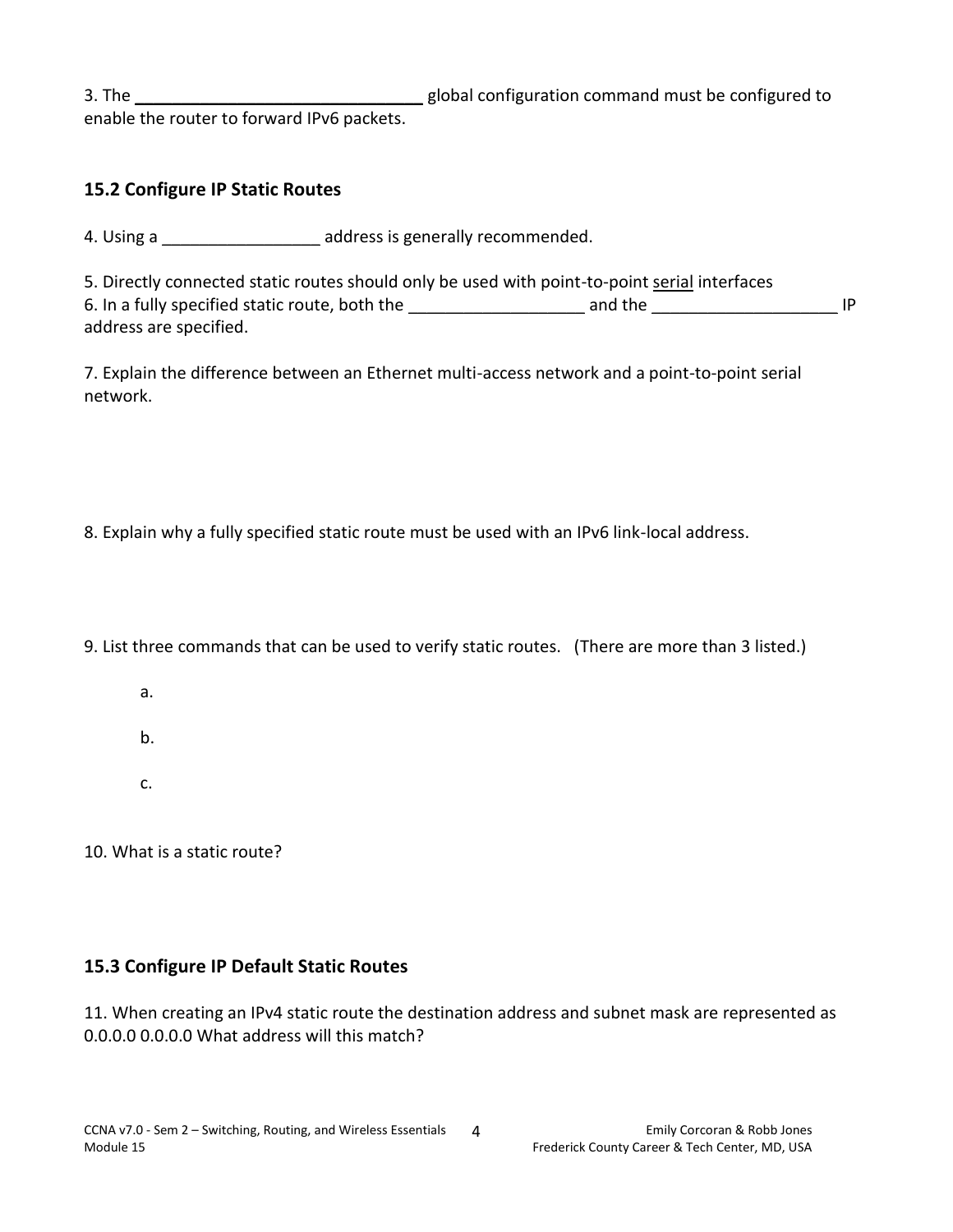12. When creating an IPv6 default static route what ipv6-prefix/prefix-length matches all routes?

13. What does an asterisk (\*) next to the route with code 'S' in an IP route output indicate?

14. What does a /0 mask or ::/0 prefix indicate?

## **15.4 Configure Floating Static Routes**

15. Explain what a floating static route?

16. When is a floating static route used?

17. To create a floating static route it is configured with a higher \_\_\_\_\_\_\_\_\_\_\_\_\_\_\_\_\_\_ than the primary route.

18. By default, static routes have an administrative distance of figures and in making them preferable to routes learned from dynamic routing protocols.

19. IP floating static routes are configured by using the \_\_\_\_\_\_\_\_\_\_\_\_\_\_\_\_\_\_\_\_\_\_\_ argument to specify an administrative distance.

20. If no administrative distance is configured on a static route, the default value (according times) is used.

21. What is the administrative distance that has been added to the following route table entry?

R1(config)# **ip route 0.0.0.0 0.0.0.0 10.10.10.2 5**

22. Use the \_\_\_\_\_\_\_\_\_\_\_\_\_\_\_\_\_\_\_\_\_\_\_\_\_\_\_\_\_\_\_\_ command to verify that floating static routes are in the configuration.